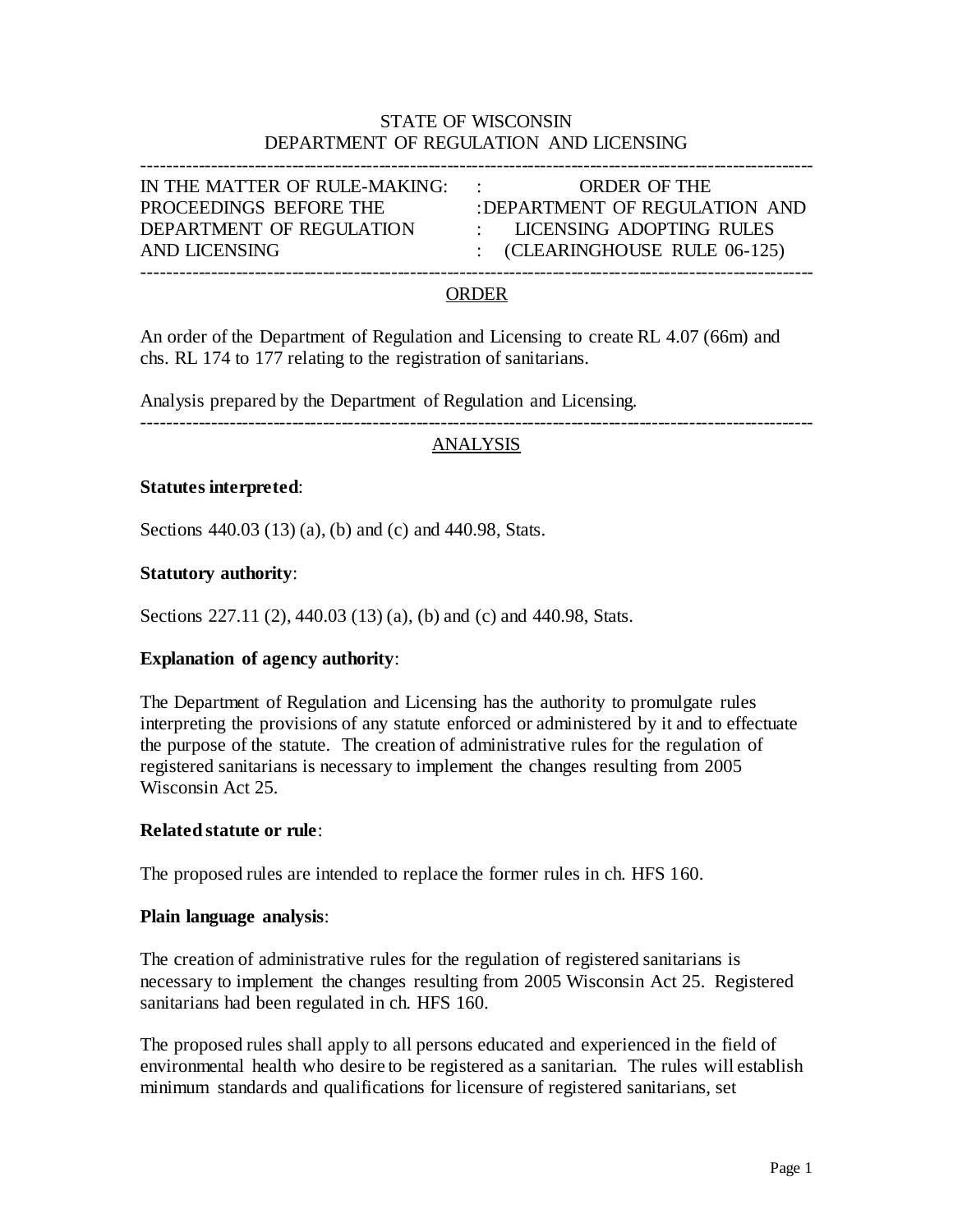standards for sanitarians registered in other states to practice as registered sanitarians in this state, as well as define the basis for discipline of credential holders. The rules contain definitions, registration requirements, qualifications for examination, qualifying work experience requirements, reciprocal licensure, and standards of conduct.

Section RL 4.07 (66m) is created to include registered sanitarians in the department's rules relating to conducting investigations to determine whether an applicant for registration as a sanitarian has been charged with or convicted of a crime.

# **Summary of, and comparison with, existing or federal regulation**:

There is no existing or federal regulation pending.

# **Comparison with rules in adjacent states**:

### **Minnesota**:

Minnesota regulates and licenses environmental health specialists and sanitarians pursuant to Minnesota Statute 214.3 and Minnesota Administrative Code R. 4695.2500- 4695.3200 to plan, develop, and enforce health and sanitation standards and prevent the spread of the communicable diseases. The regulations specify the requirements and procedures for obtaining licensure, including education, examination, work experience and fees.

## **Michigan**:

Michigan regulates and licenses sanitarians pursuant to their Public Health Code located in Michigan Compiled Laws ss. 333.18401 – 333.18421 and Michigan Administrative Code R. 338-3901 et seq., with specified requirements for qualifying education, examination and experience.

## **Illinois**:

Illinois regulates and licenses environmental health practitioners pursuant to 225 Illinois Compiled Statutes Part 37 and Illinois Administrative Code, Title 68, part 1247. The Illinois rules include provisions governing licensure and examination requirements, approved educational programs, work experience, supervision, endorsement, renewals and fees.

## **Iowa**:

Iowa does not regulate or license sanitarians. A voluntary registration program is operated by the Iowa Environmental Health Association.

The comparison information with the rules in adjacent states was obtained directly from a review of the state statutes and rules. The rule revisions were based on information from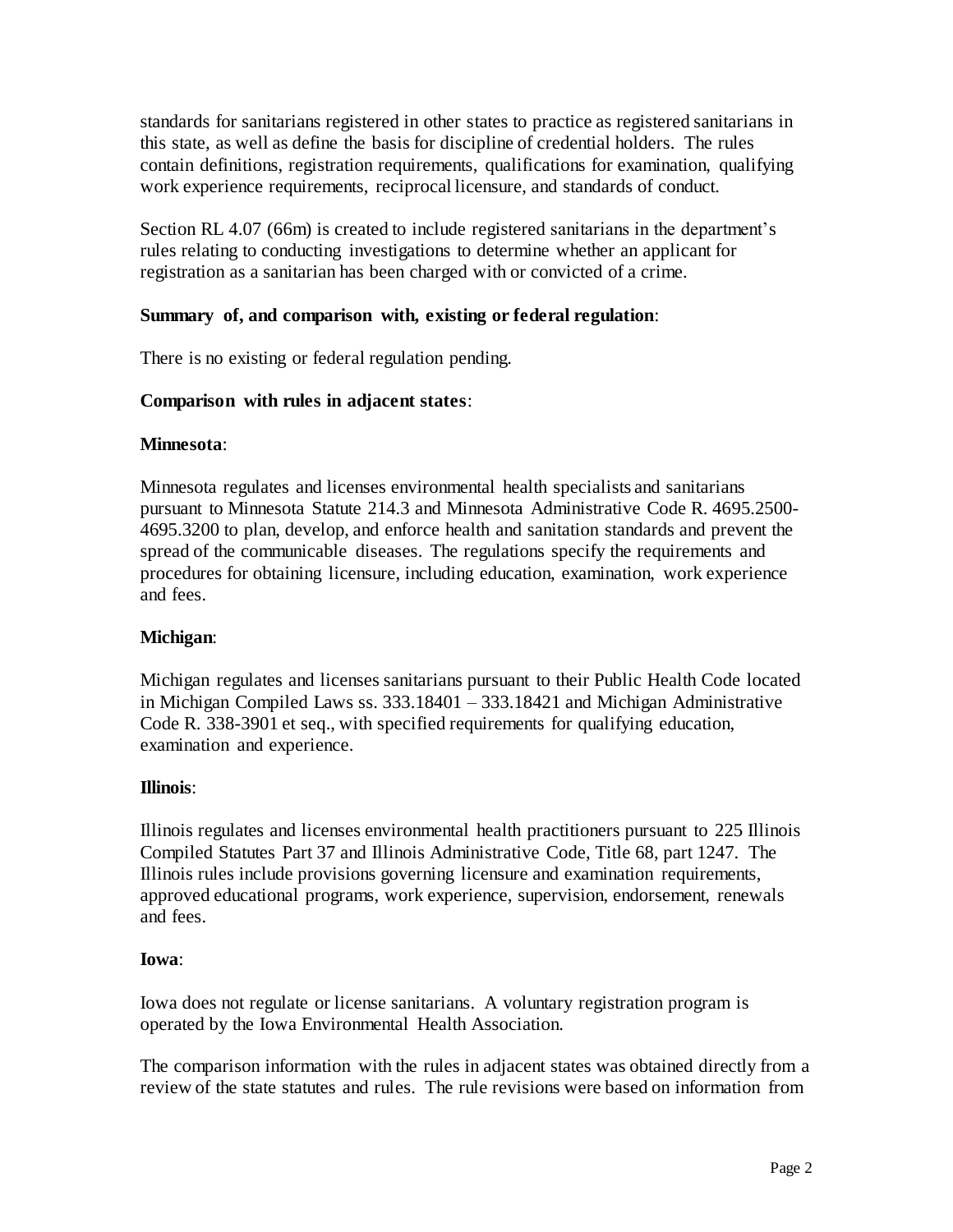various sources and recommendations from advisory committee members who were knowledgeable about the profession. The comparison of the proposed rules to the adjacent states demonstrates that the rules are comparable to those in adjacent states.

## **Summary of factual data and analytical methodologies**:

No study resulting in the collection of factual data was used relating to this rule. The primary methodology for creating the rule is the department's analysis and determination that a rule change is necessary.

## **Analysis and supporting documents used to determine effect on small business or in preparation of economic impact report**:

The proposed rules would reflect the statutory requirements for the transfer of credentialing authority of registered sanitarians to the Department of Regulation and Licensing. The rules will establish minimum standards and qualifications for licensure of registered sanitarians, set standards for sanitarians registered in other states to practice as registered sanitarians in this state, as well as define the basis for discipline of credential holders.

There are 579 registered sanitarians licensed in Wisconsin. Of the 579 registered sanitarians, a very small percentage of them probably work in small business. The field is primarily made up of state and local public health officials. This rule change will not have an effect on small business.

Section 227.137, Stats., requires an "agency" to prepare an economic impact report before submitting the proposed rule-making order to the Wisconsin Legislative Council. The Department of Regulation and Licensing is not included as an "agency" in this section.

## **Anticipated costs incurred by private sector:**

The department finds that this rule has no significant fiscal effect on the private sector.

## **Fiscal estimate:**

The department estimates that the proposed rule will have no significant fiscal impact.

## **Effect on small business:**

These proposed rules will have no significant economic impact on small businesses, as defined in s. 227.114 (1), Stats. The Department's Regulatory Review Coordinator may be contacted by email at  $\frac{\arcsin(\omega)}{\arcsin(\omega)}$ . state.wi.us, or by calling (608) 266-8608.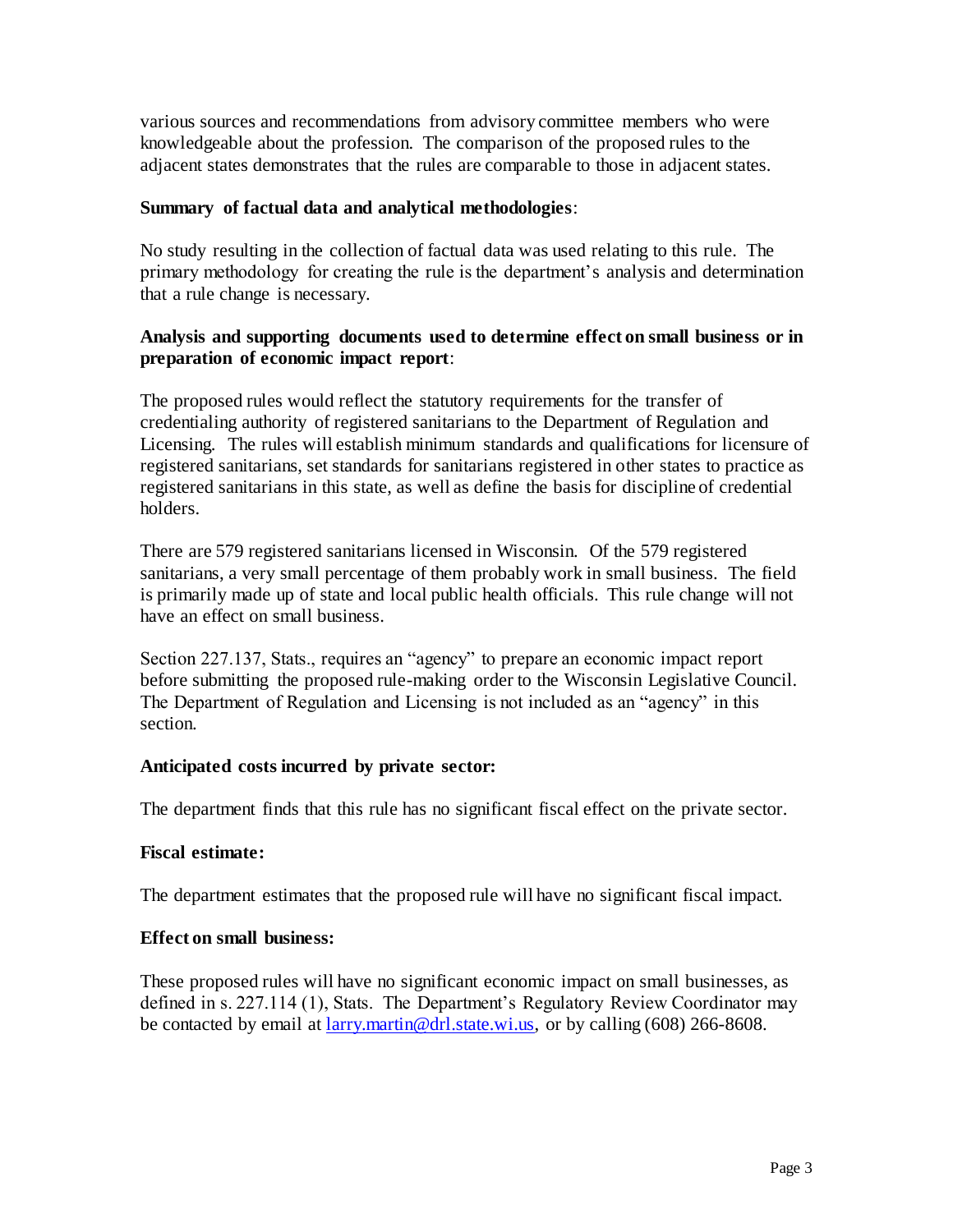### **Agency contact person:**

Pamela Haack, Paralegal, Department of Regulation and Licensing, Office of Legal Counsel, 1400 East Washington Avenue, Room 152, P.O. Box 8935, Madison, Wisconsin 53708-8935. Telephone: (608) 266-0495. Email: [pamela.haack@drl.state.wi.us.](mailto:pamela.haack@drl.state.wi.us)

## **Place where comments are to be submitted and deadline for submission:**

Comments may be submitted to Pamela Haack, Paralegal, Department of Regulation and Licensing, 1400 East Washington Avenue, Room 152, P.O. Box 8935, Madison, Wisconsin 53708-8935, or by email at [pamela.haack@drl.state.wi.us.](mailto:pamela.haack@drl.state.wi.us) Comments must be received on or before December 13, 2006, to be included in the record of rule-making proceedings.

------------------------------------------------------------------------------------------------------------

### TEXT OF RULE

SECTION 1. RL 4.07 (66m) is created to read:

RL 4.07 (66m) Registered sanitarian.

SECTION 2. Chapters RL 174 to 177 are created to read:

Chapter RL 174

## REGISTERED SANITARIANS AUTHORITY, SCOPE, PURPOSE AND DEFINITIONS

**RL 174.01 Authority and intent**. The rules in chs. RL 174 to 177 are adopted pursuant to s. 440.98, Stats.

**RL 174.02 Scope**. The rules in chs. RL 174 to 177 shall apply to all persons educated and experienced in the field of environmental health who desire to be registered as a "registered sanitarian."

**RL 174.03 Purpose**. Sanitarian registration minimum qualifications are established to:

(1) Safeguard life, health and the environment.

(2) Identify persons qualified in environmental health services.

(3) Develop reciprocity agreements with states having equivalent registration requirements.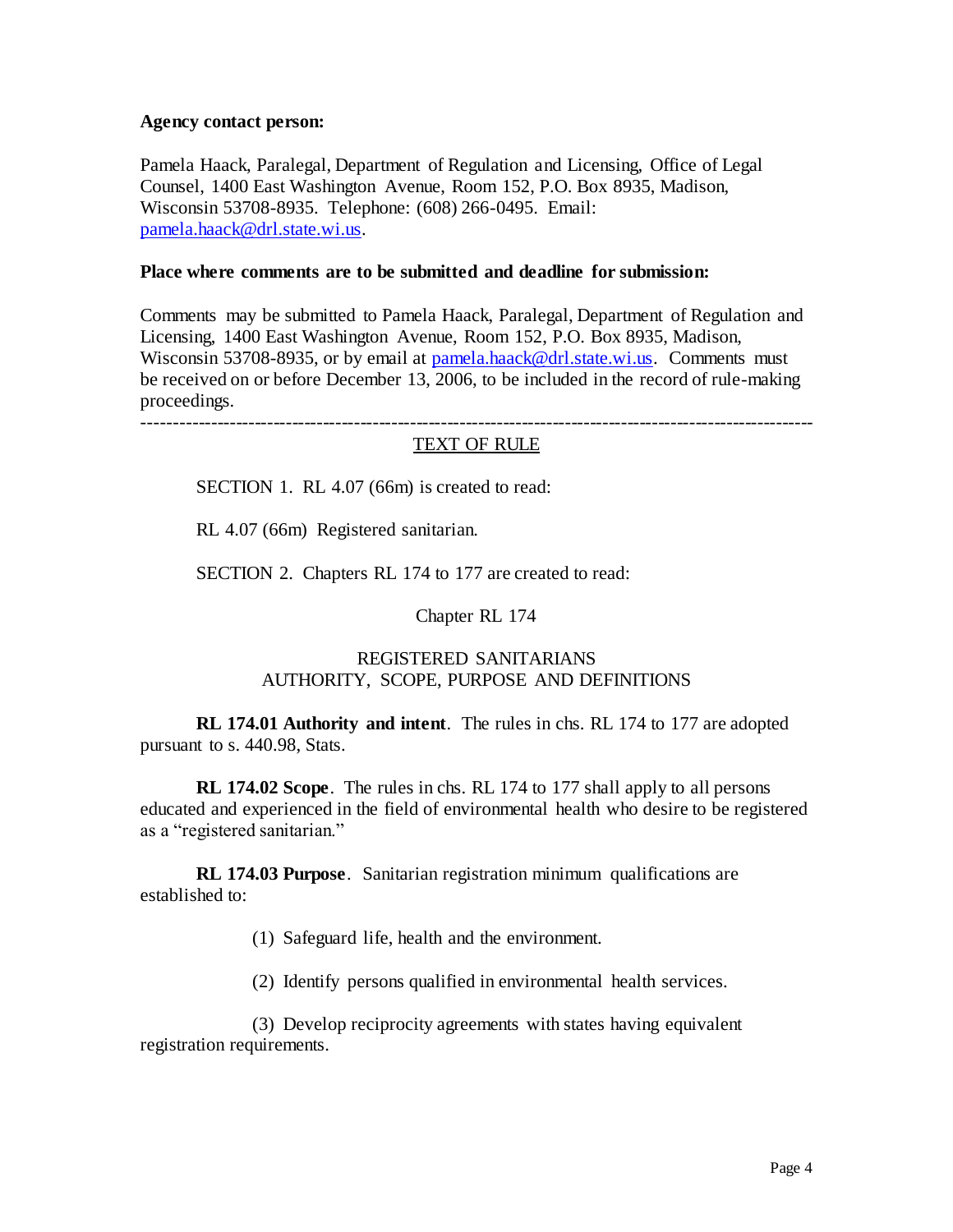(4) Promote the delivery of environmental health services by qualified individuals certified on the basis of recognized examination.

## **RL 174.04 Definitions**. In chs. RL 174 to 177:

(1) "Accredited college or university" means an educational institution that is accredited by a regional or national accrediting agency recognized by the U.S. Department of Education.

(2) "Department" means the department of regulation and licensing.

(3) "Environmental health" means the science and art which pertains to the protection of human health through the assessment, management, control and prevention of environmental factors that may adversely affect the health, comfort, safety or well being of individuals or the environment.

(4) "Field of environmental health" means employment, whether private or public, where the principles of environmental health are directly applied to one or more of the following areas:

- (a) Air quality.
- (b) Food protection.
- (c) Hazardous substances.
- (d) Product safety.
- (e) Housing.
- (f) Institutional health and safety.
- (g) Radiation protection.
- (h) Recreational areas and waters.
- (i) Solid waste management.
- (j) Vector control.
- (k) Water quality.
- (L) Wastewater technology and management.
- (m) Hazardous waste management.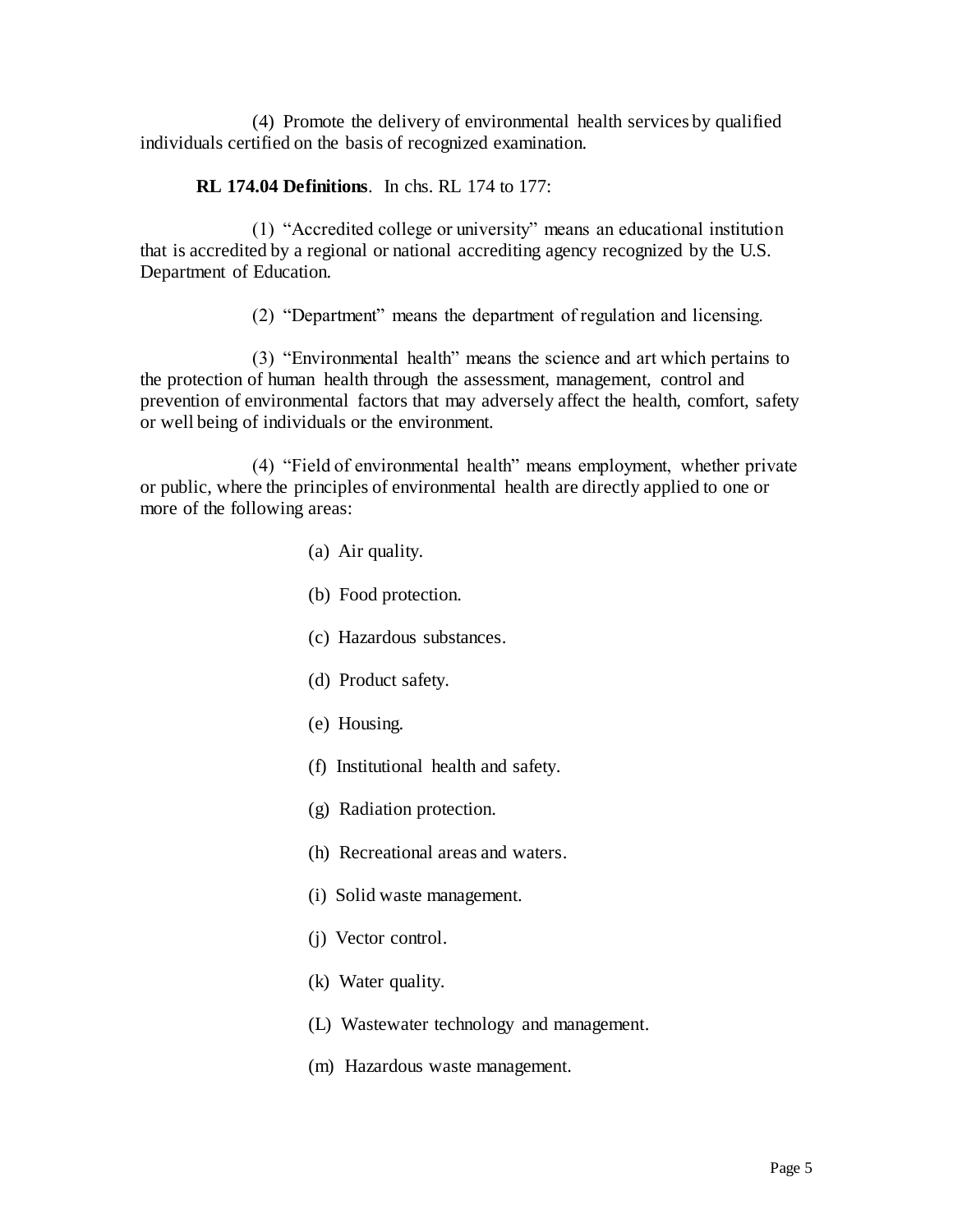- (n) Industrial hygiene.
- (o) Water supply.

(5) "Full-time equivalent employment" means an accumulation of 2,080 hours for one year of creditable employment experience in the field of environmental health. All creditable hours shall be within the scope of environmental health practice.

(6) "Nationally recognized professional examination" means a department-approved written examination designed to assess the knowledge and competence of professional sanitarians.

(7) "Registered sanitarian" means a sanitarian or environmental health professional registered in accordance with the provisions of chs. RL 174 to 177 and s. 440.98, Stats.

(8) "Registered sanitarian advisory committee" means the committee established by the secretary of the department, pursuant to s. 440.042, Stats., to advise the department in matters related to the administration of chs. RL 174 to 177.

Chapter RL 175

## APPLICATION FOR REGISTRATION

**RL 175.01 Application**. Any person seeking a certificate of registration as a sanitarian shall submit a completed application on forms supplied by the department.

Note: Application forms are available on request to the department located at 1400 East Washington Avenue, P.O. Box 8935, Madison, Wisconsin, 53705, or from the department's website at: [http://drl.wi.gov.](http://drl.wi.gov/)

**RL 175.02 Qualifications for examination**. (1) The department shall issue an approval for examination to an individual who meets the educational and qualifying work experience requirements under this chapter and whose application has been approved by the department.

(2) An applicant for examination shall submit evidence, including verified college or university transcripts, and completion of one of the following combinations of education and experience:

(a) A baccalaureate or higher degree in environmental health from an accredited college or university with at least 30 semester or 45 quarter hour academic credits in environmental, physical, biological, chemical, or environmental health areas and one year of full-time equivalent employment in the field of environmental health.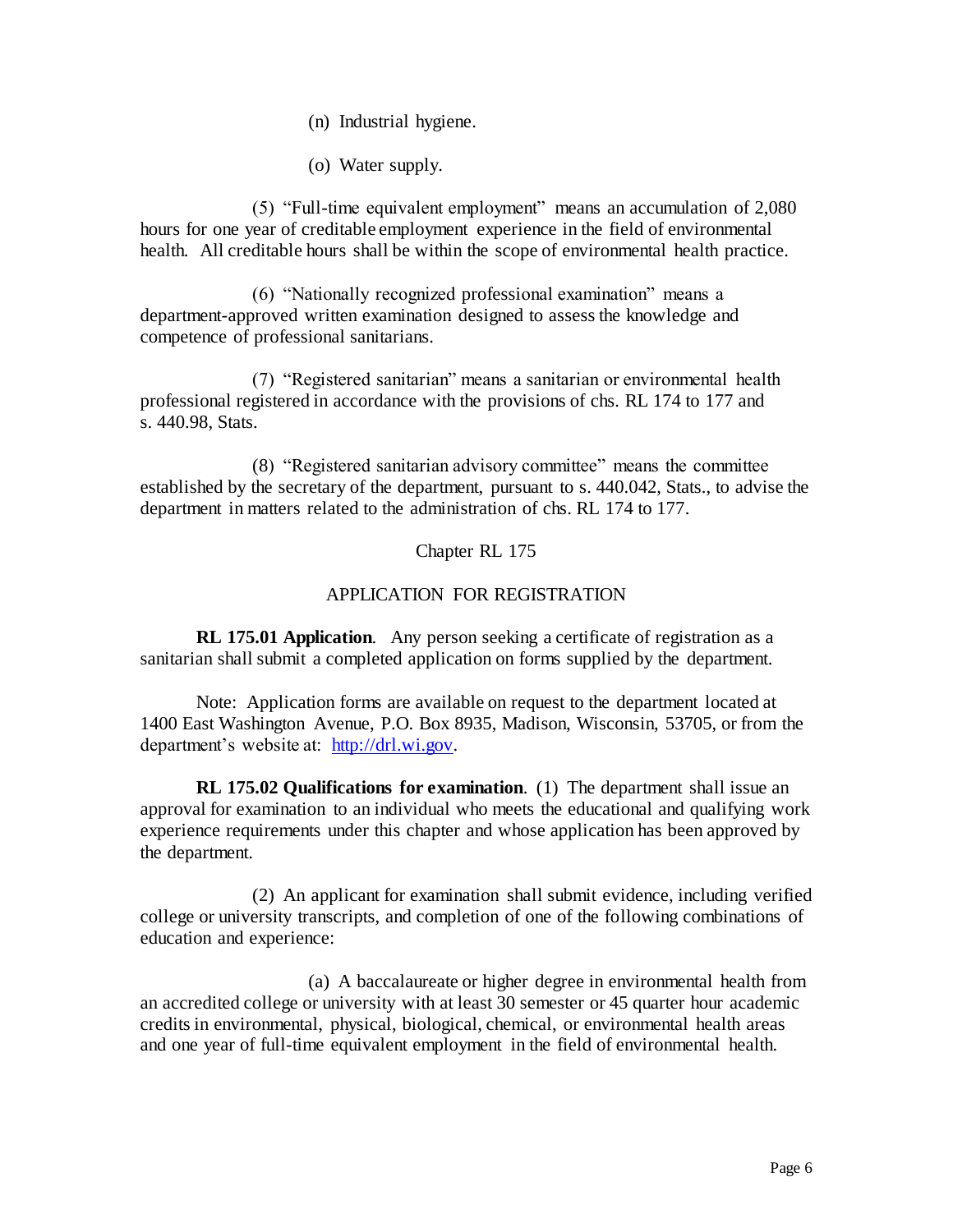(b) A baccalaureate or higher degree in physical or biological sciences from an accredited college or university with at least 30 semester or 45 quarter hour academic credits in environmental, physical, biological, chemical, or environmental health areas and 2 years of full-time equivalent employment in the field of environmental health.

(c) A baccalaureate or higher degree from an accredited college or university and 4 years of full-time equivalent employment in the field of environmental health.

(d) An associate degree from an accredited college, community college or technical institute in environmental, physical, biological or chemical sciences, and 5 years of full-time equivalent employment in the field of environmental health.

(e) An associate degree from an accredited college, community college or technical institute and 8 years of full-time equivalent employment in the field of environmental health.

(3) Proof of required education shall be submitted in the form of an original official transcript and shall be sent by the educational institution to the department.

**RL 175.03 Verification of sanitarian experience**. For purposes of verifying the qualified sanitarian work experience required under this chapter, an applicant shall submit a detailed description of the position held, length of employment, duties of the position, and name of work supervisor.

**RL 175.04 Employer work verification**. An applicant shall provide verification from their work supervisor of the applicant's work experience describing the applicant's job duties and number of hours worked per year in the field of environmental health.

**RL 175.05 Application review**. (1) An applicant shall submit a completed application for examination and the application fees prior to the scheduled review of applications by the department. The department application procedures and application fees policies in ch. RL 4 shall apply to the review and processing of applications for examination.

(2) The department, in consultation with the advisory committee, shall make an investigation as it deems necessary to determine if the applicant shall be admitted to the examination for registration and may request additional documentation prior to approving an application.

(3) The applicant shall be notified in writing of the department's decision regarding their application. An applicant may appeal the application review decision of the department in accordance with ch. RL 1 procedures.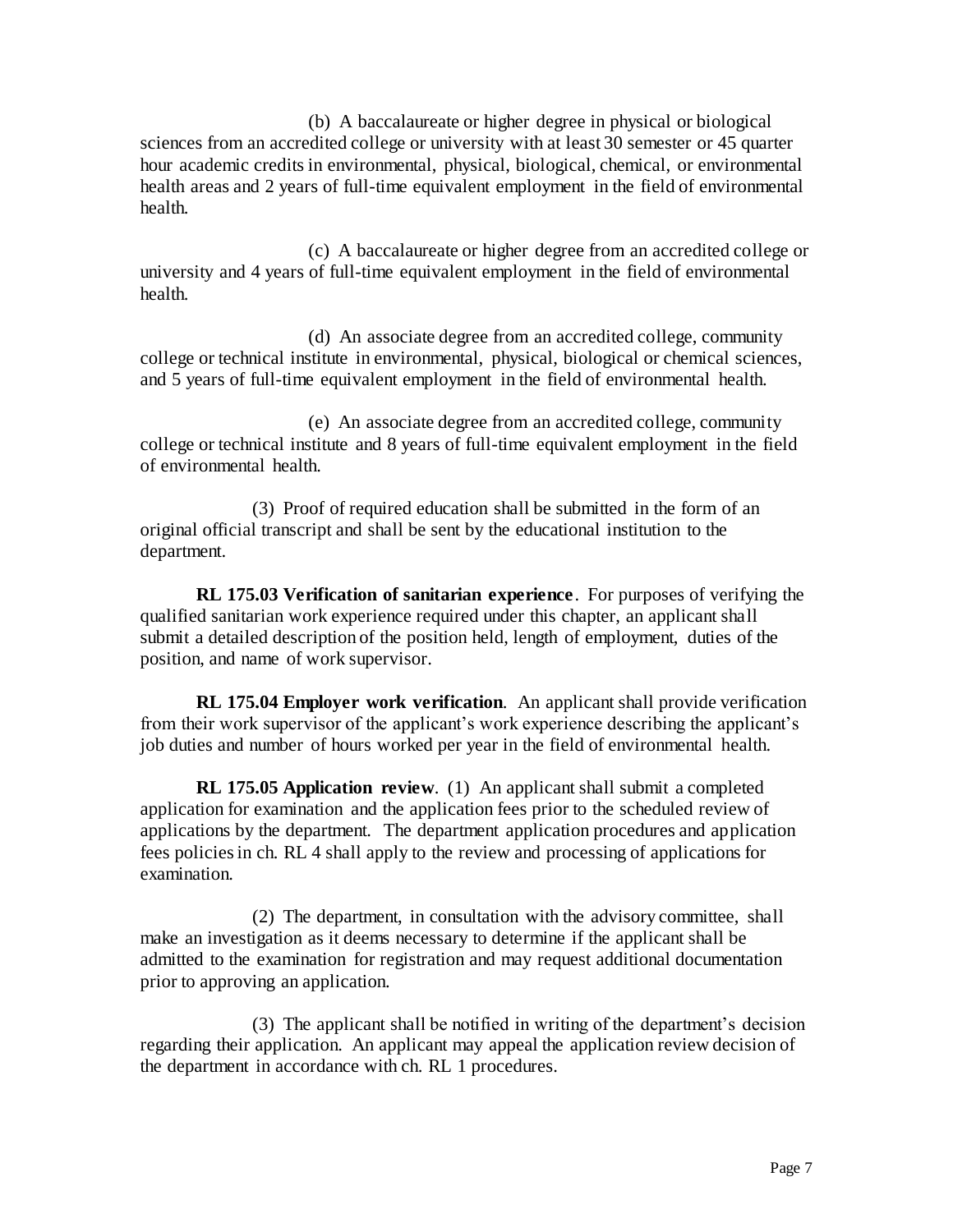**RL 175.06 Reciprocal licensure and certification**. Upon application and payment of the appropriate application fee, an applicant who holds a certificate of registration or license as a sanitarian in good standing issued by the proper authority of any state, territory, or possession of the United States, any foreign country, or any other organization that registers or certifies sanitarians, may receive a certificate in this state provided that the requirements for the registration in the other jurisdiction are comparable to the qualifications for registration in this chapter. The successful passage of a recognized professional examination of any state, territory or possession of the United States, any foreign country or any other organization may be construed as tantamount to passing the required examination recognized by the department, provided that the scope of the examination and the applicant's passing score are comparable to the examination and passing score administered under this chapter.

### Chapter RL 176

### EXAMINATIONS

**RL 176.01 Examination requirements**. (1) Each applicant for registration shall be required to pass a nationally recognized professional examination or other professional examination approved by the department.

(2) Notice of eligibility to take the national examination shall be provided to each applicant with a completed and approved application on file. The notice of eligibility shall be presented by the applicant to gain attendance to the examination site.

(3) The applicant shall notify the department and testing agency of any change of their mailing address.

**RL 176.02 Notice of examination results**. (1) An applicant for registration shall receive notification of their examination results.

(2) An applicant must receive a passing grade determined by the department to represent the minimum competence to practice. The department may accept the passing grade recommendation of a testing agency whose examination has been approved by the department.

(3) The department may refuse to release the grade or issue a certificate of registration if the department determines that an applicant violated the rules of conduct of the examination or otherwise acted dishonestly.

**RL 176.03 Reexamination**. An applicant who fails to achieve passing grades on the examinations required under this chapter may reapply for examination on forms provided by the department. No applicant shall make more than 3 attempts to pass the examination within any 12 month period. For each reexamination, the applicant shall pay the reexamination fee specified by the department.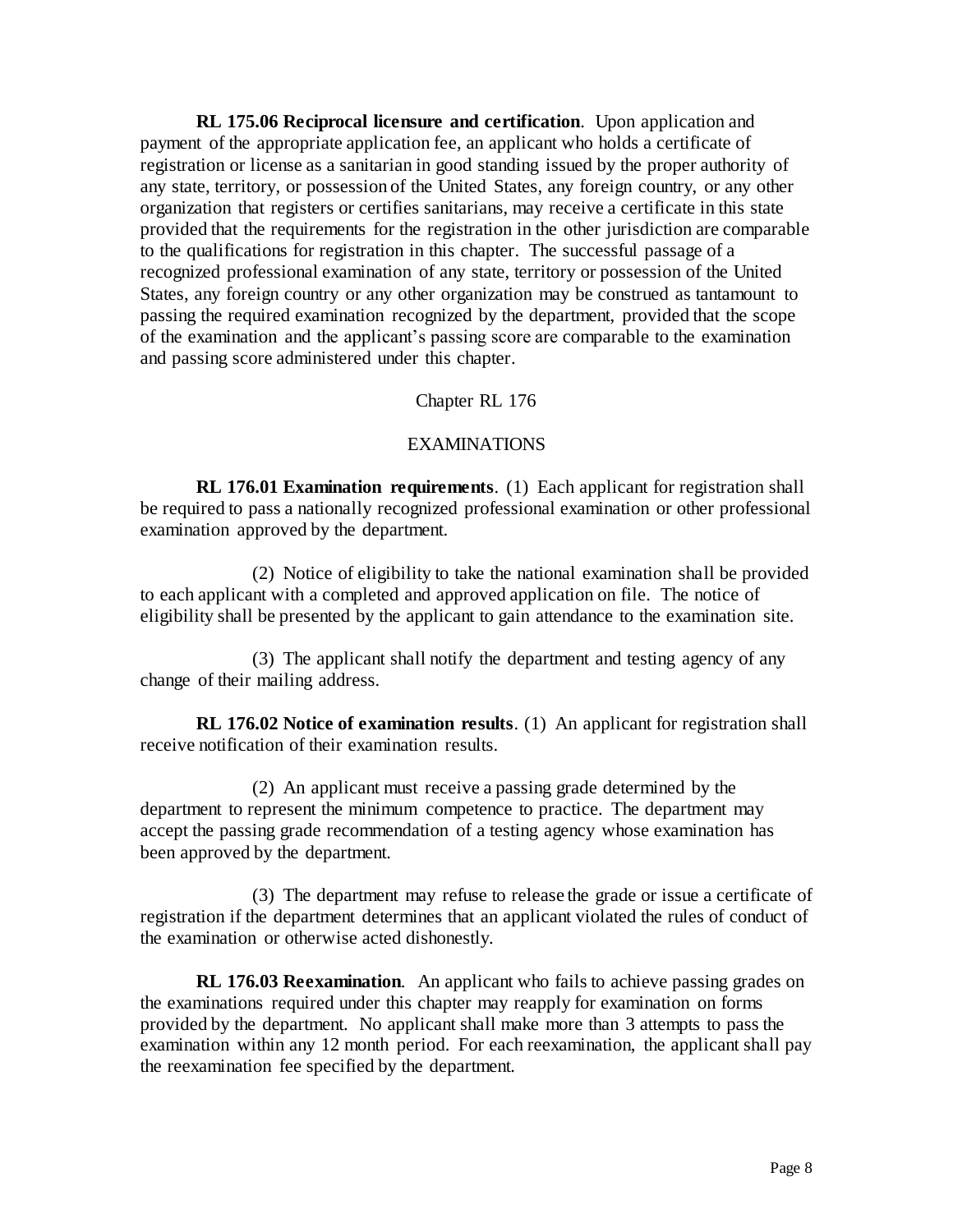Note: Application forms are available on request to the department located at 1400 East Washington Avenue, P.O. Box 8935, Madison, Wisconsin 53708 or from the department's website at: [http://drl.wi.gov.](http://drl.wi.gov/)

### Chapter RL 177

### UNPROFESSIONAL CONDUCT

**RL 177.01 Authority and intent**. (1) The rules of conduct in this chapter are adopted under authority of ss. 227.11 (2) and 440.98, Stats.

(2) The intent of the department in adopting this chapter is to establish rules of professional conduct for the profession of registered sanitarians. A violation of any standard specified in this chapter may result in disciplinary action under ss. 440.98 (9) and 440.98 (9), Stats.

**RL 177.02 Unprofessional conduct**. A registered sanitarian shall comply with the standards of practice established by s. 440.98, Stats., and this chapter. The violation of any provision of this chapter, or the aiding or abetting of any of the following constitutes unprofessional conduct and may result in disciplinary action:

(1) Making a materially false, misleading, deceptive, or fraudulent representation in an application for a certificate of registration, including misrepresenting qualifications, education, experience, credentials or professional affiliations.

(2) An administrative or judicial determination that the registered sanitarian has made false, misleading, deceptive, or fraudulent representations in the course of practice as a registered sanitarian.

(3) Any sanction, suspension, or disciplinary action taken against the registered sanitarian in this state or another jurisdiction arising out of any occupational or professional conduct.

(4) Violating any rule adopted by the department relating to the practice of a registered sanitarian, or any term, provision, or condition of any order issued by the department.

(5) Failing to practice as a registered sanitarian within the scope of the registered sanitarian's competence, education, training and experience.

(6) Practicing in a manner that substantially departs from the standard of care ordinarily exercised by a registered sanitarian or any gross professional negligence, incompetence, or misconduct.

(7) Failing to notify the department of any criminal conviction within 30 days after the date of conviction and failing to provide a copy of the judgment of